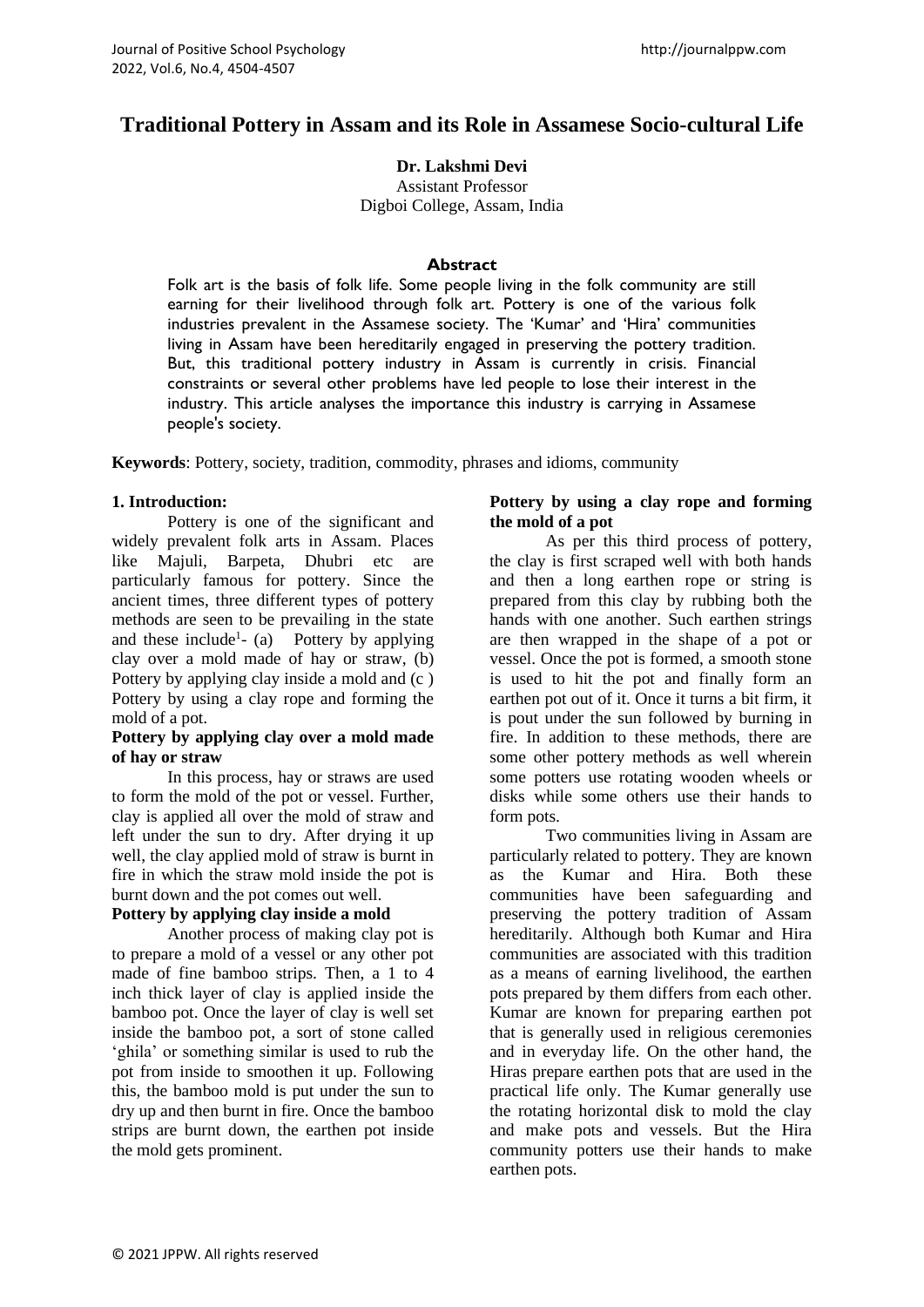# **2. Significance of the Study:**

Assamese society is deeply connected with the traditional pottery industry in Assam. The pottery industry is currently in crisis due to various reasons such as financial constraints and reluctance of the new generation towards this industry and so on. If the art disappears, various words, proverbs, phrases & Idioms, etc., which is associated with this art form, will also be lost from the Assamese language. Therefore, the subject for this discussion has been chosen on traditional pottery in Assam.

# **3. Aim and Objectives:**

The aim of the study is to perform a descriptive analysis based on field study on the traditional pottery in Assam, India. The objectives of the study are,

(i) To perform an analysis of the traditional pottery products in Assam.

(ii) To analyse the phrases and the idioms in Assamese language related to traditional pottery.

(iii) To analyse the role of traditional pottery in Assamese society and culture.

## **4. Review of Related Literature:**

Borah(2014) in the article *Pottery of Assam: A Note* focuses on the traditional pottery and its types in traditional Assamese society. The use of pottery in the present day context is also brought into the context. Sarma (2008) in his book *AxomiyaSanskritir Sambhar* discusses on the pottery culture in Assam in the articles entitled *Pottery System of Ancient Assam*. The article highlights the pottery system, its significance and widespread use of traditional pottery in the ancient and middle age Assam, particularly in the Ahom era.Khan et al.(2013) in the article *ThePast and Present of Pottery in Sivasagar*presents an elaborate analysis on the pottery in Sivasagar district of Assam, its past and the present status along with the problems faced by the pottery practitioners in contemporary context. Kakati(2015) in the article *Pottery of Majuli: The Traditional Techniques* discusses on the traditional practice of pottery in the Majuli district of Assam. Majuli is the largest river-island in the world which has the widespread use of pottery making in traditional pattern. The pottery products are marketed through riverine routes across Assam since the ancient time which is still now practiced as well with some of the modifications.Gogoi (2013) in the book *Axomor Loka Sanskriti* provides an analysis of

the pottery in Assam. The writer provides some of the elaborated images of the instruments associated with the pottery manufacturing and pottery products.Saikia(2013) in the book *Axomiya Manuhor Itithaas* co-relates the concept of the history of Assamese people with the place of pottery in the evolution process of Assamese civilization.

#### **5. Discussion:**

#### **The products of traditional pottery in Assam**

The potters are seen to make a whole variety of earthen things. The earthen things made by them are used in the religious ceremonies, day to day life, functions and festivals etc. such usages points at the rich heritage of the pottery industry. The various kinds of earthen things made by them are-

'Dhunaban' (a pot where pleasant smelling resins are burnt),

'Dhupdani' (incense stick holder),

'Ghot' (a small earthen water pot),

'Saki' (earthen lamp),

'Molachoru' ( a little big earthen vessel),

'Khol', Doba, Nagara, Mridanga, Xutuli (kinds of musical instruments),

'Koloh' (earthen vessel),

'Gosa' (a lamp stand),

'Phuldani' (a flower vass),

'Bhuruka' (a small earthen vessel),

'Xaneki', 'Hari' (earthen cooking vessel),

Terracotta etc.

## **Phrases and Idioms in Assamese Language related to Pottery**

The legends and the phrases and idioms widely prevalent in the folk society, gives a glimpse of the creative caliber and moral values of the folk culture and life. There are quite a good variety of phrases and idioms associated with the pottery industry that can still be found prevailing in the Assamese society. For instance-

*a) Komarorghorotburhadaa Kumarorghorotbhogachoru Hirarghorotbhogahari*

*Chohokirghorotbhogalori* ||<sup>2</sup>

(An old broad-sword has no value in a Blacksmith's house and similarly, a broken pot, a broken vessel and a broken or useless truck has no place or value in the Potter's, the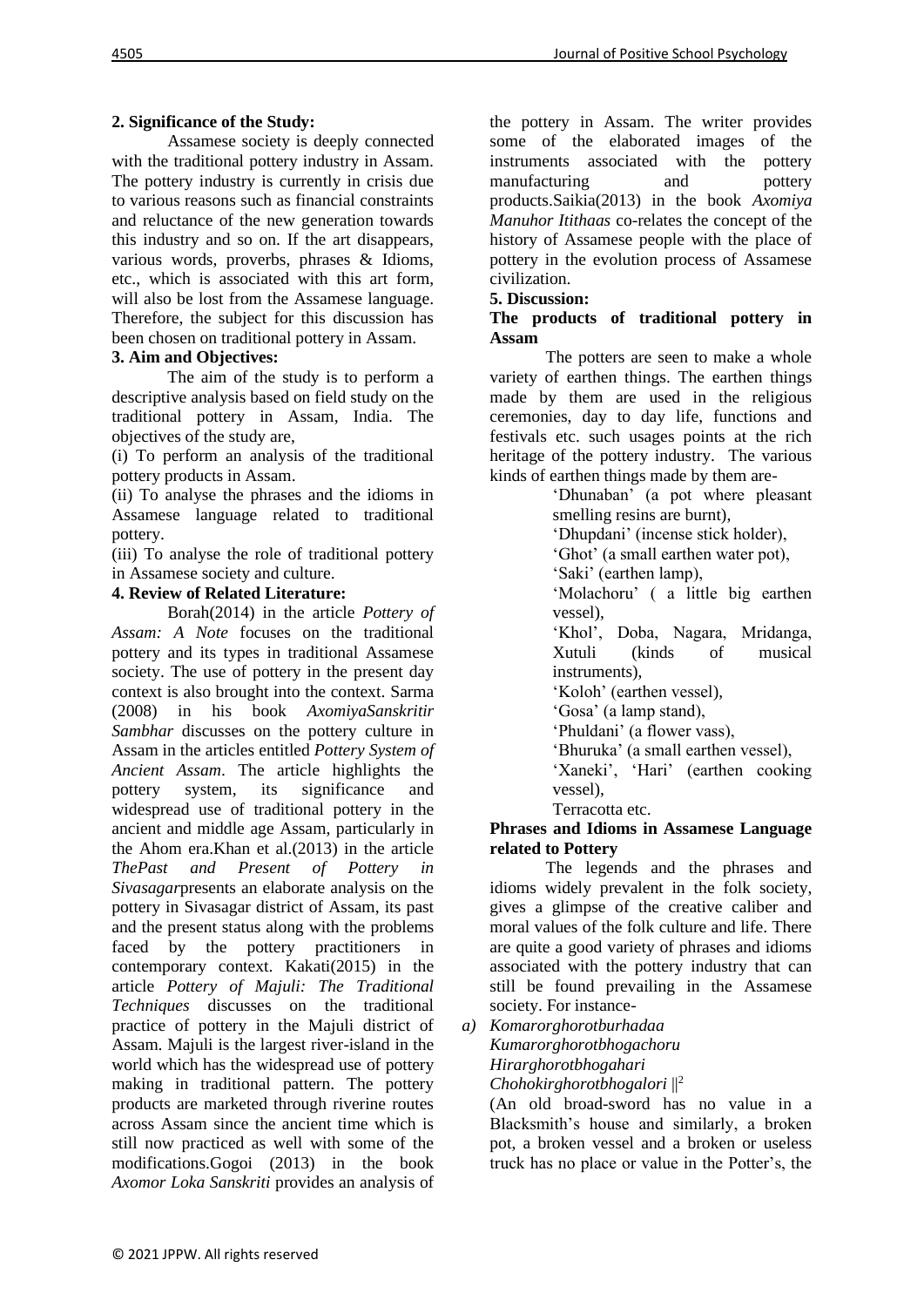Hira's and in a Rich person's house, respectively).

*b) Gaat naisaal-bakoli*

 *Mod khai tin tekeli*||<sup>3</sup>

(A person who has nothing to wear and eat, rather likes to spend money in drinking three pottery-vessels full of alcohol)

# *c)Munatnaidhon*

 *Tekeli khabormon*||<sup>4</sup>

(Not a single penny in the bag and but wants to eat an earthen pot full of rice-beer)

#### **Idioms in Assamese Language related to Pottery**

The proper use of clause and idiomatic expression of language conveys the narrative quality of the speaker. The Assamese language has an array of clause and idiomatic expressions of language. The use of the words 'choru', 'tekeli' etc in the clauses or idiomatic expressions of language are noteworthy. For instance-

> *Chorutdhora*<sup> $5$ </sup> (An act of burning food while cooking and making it stick to the bottom of the cooking pot) *Chorutloga<sup>6</sup>* (Busy in cooking) *Chorutxumua <sup>7</sup>* (To enter into the kitchen to cook)

#### **Role of Pottery in Assamese Society and Culture**

Pottery has been practiced in Assam since the ancient times. The earthen pots and things made by the potters of the state have been used in innumerable activities of the day to day life of the Assamese people. Keeping in view the wide usage of the earthen things in the Assamese lifestyle, we can proceed with discussing its role in three categories-

## **Economic role**

The potters, for preparing the perfect clay to make earthen things, dig seven layers deep down the earth to dig out a sort of sticky clay to make things out of it. The potters use to sell things made by them either in stall in market or sometimes at their place of work, i.e., at their homes. They are earning for their livelihood either by selling these in the market or by setting up a stall in front of their homes. In other words, it is mainly the selling of the earthen things that can be termed as the main business or source of income of the potters. **Social role**

The wide usage of plastic made things has led to severe outcomes like major pollution and global warming. The main issue with plastic is that once a plastic made thing is

used and discarded or thrown away, it does not decompose and remains on ground as it is. This, thus, make the ground lose its goodness and productivity. But this problem can be solved with a much better outcome if earthen things like glass, cups, vessel, pot etc., are being used. The pots made by the potters in Assam can also be seen to store edibles like dried 'thekera (Garcinia Peduculata), 'khar' (alkali) as well. These edibles, often stored for long and then eaten, are seen to have retained its goodness on storing these in earthen pots. Moreover, their skills in terracotta give a view of their artistic qualities as well.

## **Cultural role**

The earthen things made by the potters in Assam are seen to be used in the cultural aspects as well. Marriage is a social festival and different rituals followed in the Assamese marriage system are witnessed to have used different varieties of earthen things. For example, earthen lamp, pot, vessel etc. In the lower Assam marriages, it is seen that a sort of flat leaf like earthen thing is also hung with the mango leaves that are tied on two banana trees at the entry gate. Although this particular earthen thing has different names in different places, these are being considered as a blessing for the newly married couple for a happy conjugal life. Some weddings are also seen to serve its guests with food on earthen pots and dishes. Another wide usage of the small earthen vessel is that it is often used to store milk and prepare curd from it in the regular Assamese households.

The earthen things bear a good value in the religious ceremonies. The small water pot/jar made by the Kumar is widely used in the holy rituals of Durga puja, Saraswati puja, Laxmi puja and other holy activities. Kumars are known to make 'Nag Ghot' especially for the Manasha puja. Earth pot is also used to offer ghee, Prasad etc to the deity in the puja. In this way, the earthen things made by the potters have been inseparable roles in the economic, social and cultural life of the state of Assam and its people.

## **Reference**

Baruah, Anil (Ed)(2015). *Jatua Thas aruKhandabakya.* Axomiya Bhakha aru Software Bikash Kendra, Guwahati.

Boishya, Paresh(2013). *Axomiya KhandabakyaaruPrabadPrabachan*. Rekha Prakashan, Guwahati.